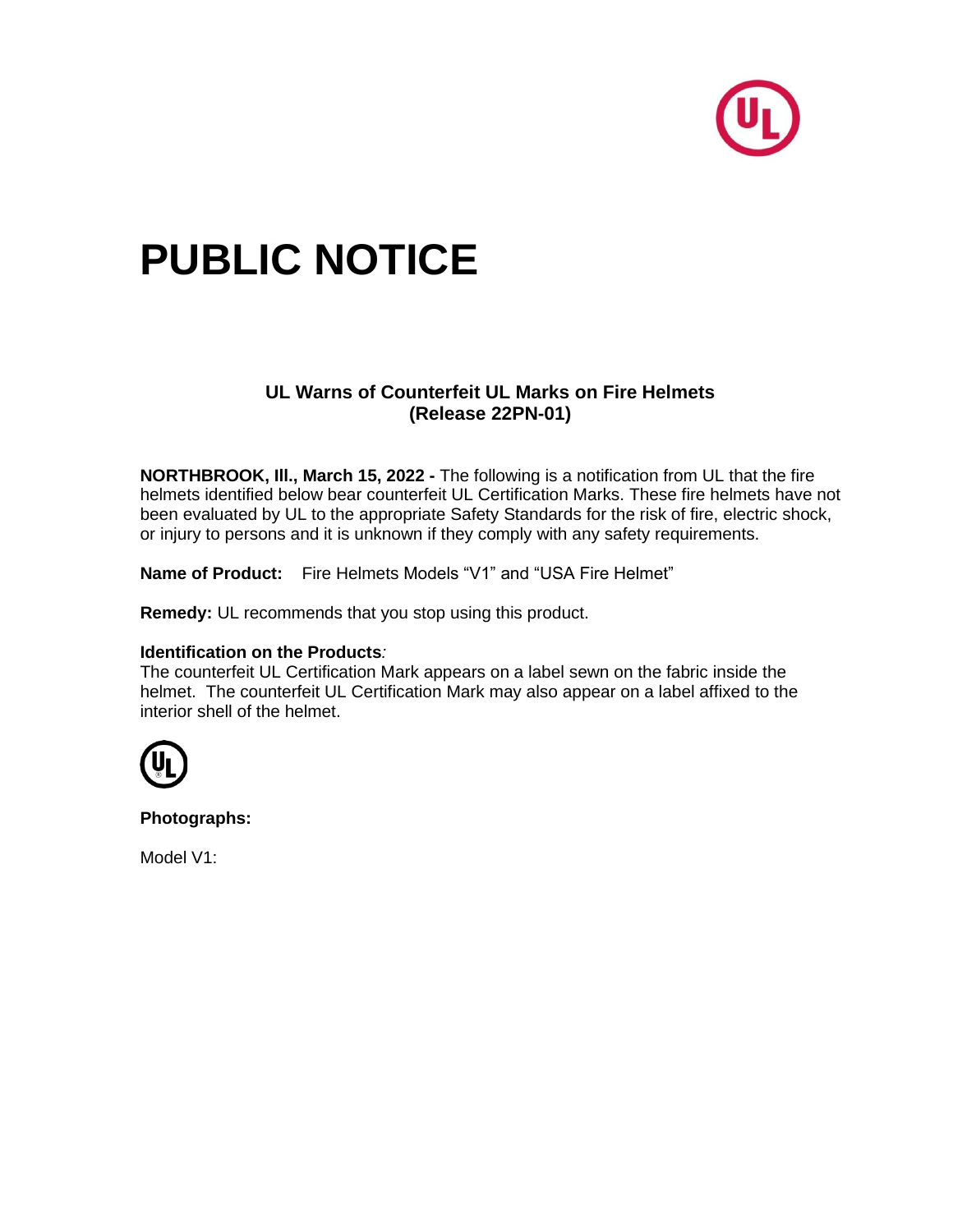

Model USA Fire Helmet: